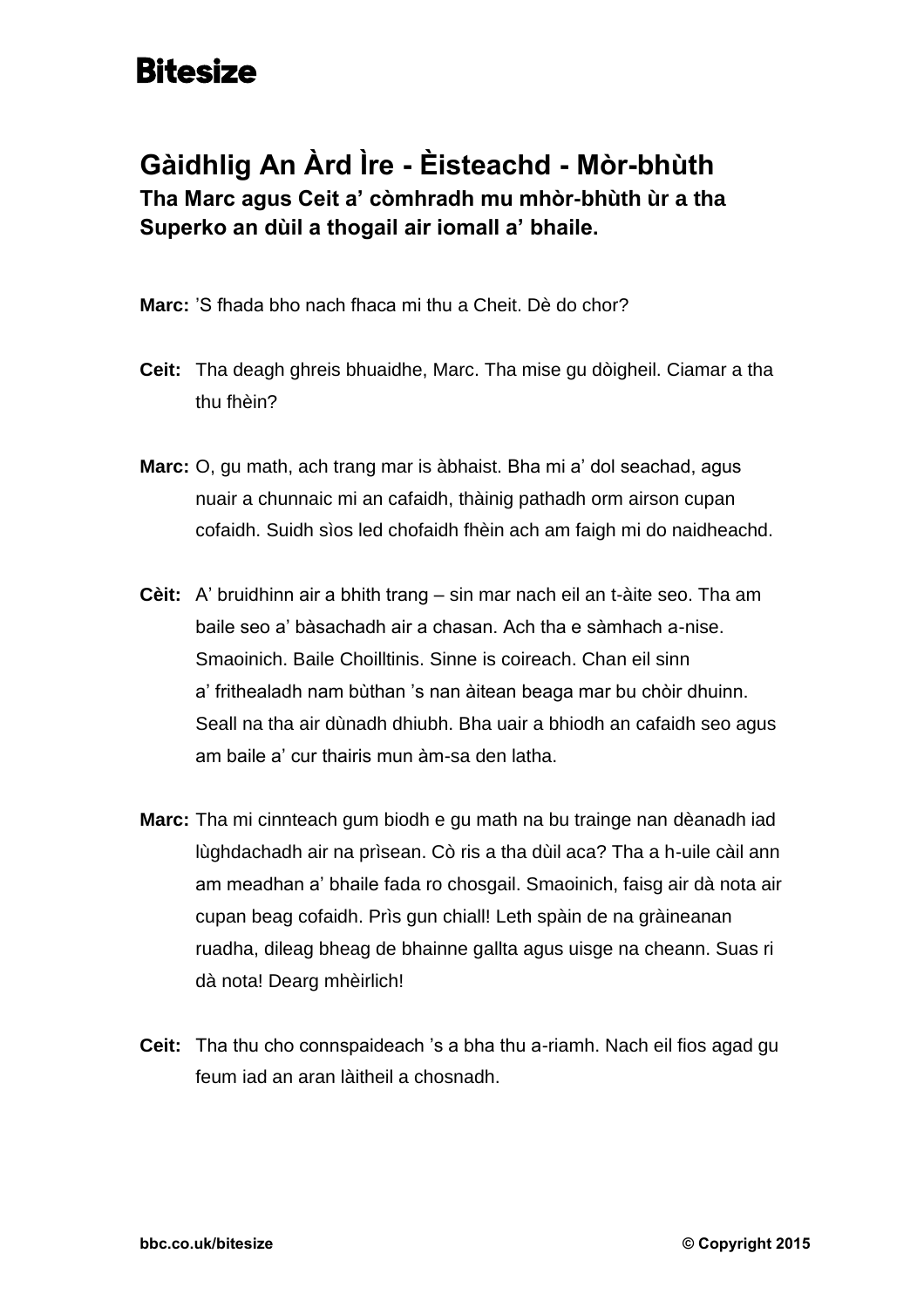## **Bitesize**

- **Marc:** Gu dearbha cha chleithinn sin orra, ach tha diofar mhòr eadar ciall is cuthach! Ge-tà, chan fhada gus an atharraich cùisean. An cuala tu gu bheil Superko ag iarraidh bùth mhòr ùr a thogail aig Bun a' Bhealaich?
- **Ceit:** Chuala mi sin, ceart gu leòr. Cluinnidh tu uiread de rudan, 's cha bhi fios agad an e fìrinn, fathann no breug a th' annta. Co-dhiù, cha d' fhuair iad aonta bhon Chomhairle fhathast, tha mi a' tuigsinn.
- **Marc:** O, 's iad a fhuair! Chaidh na planaichean tron Chomhairle feasgar an-dè, agus sin gu h-aon-ghuthach.
- **Ceit:** Dìth mhòr na cèille, a' dol a thogail mòr-bhùth cho faisg ri sin air baile Choilltinis. Nì a' bhùth milleadh mòr air a' bhaile. Dè am feum a th' againne air bùth den t-seòrsa sin? Tha mi cinnteach gur e bogsa mòr gun dreach a bhios ann an togalach Superko. Tha mi a' dèanamh dheth gu bheil thusa ag aontachadh ris a' Chomhairle agus ri ceannardan Superko.
- **Marc:** Is mi a tha. Carson nach bitheadh? Cha bhi ar pòcaidean buileach cho falamh nuair a thòisicheas sinn a' ceannach aig Superko. Bidh cafaidh aca mar phàirt den bhùth, agus theirinn gum bi cupan cofaidh gu math nas saoire na tha e an seo! Agus àite gu leòr do chàraichean cuideachd.
- **Ceit:** Cùm do theanga! Dè mu dheidhinn na h-àrainneachd? Tha Bun a' Bhealaich àlainn, agus ainmeil airson nan lusan 's nam beathaichean fiadhaich a tha a' còmhnaidh ann. Na h-eòin. Nuair a thèid a' bhùth a thogail, cha chluinn thu tuilleadh iad aig Bun a' Bhealaich. Sgrios uabhasach! Bidh cus dhaoine agus chàraichean ann.
- **Marc:** A Cheit. Nach eil a thìde agad gluasad a-mach às na Meadhan Aoisean, agus a-steach do linn an adhartais. Is dòcha nach tèid thu innte uabhasach tric, ach cuiridh mi fichead nota air a' gheall gur tu aon